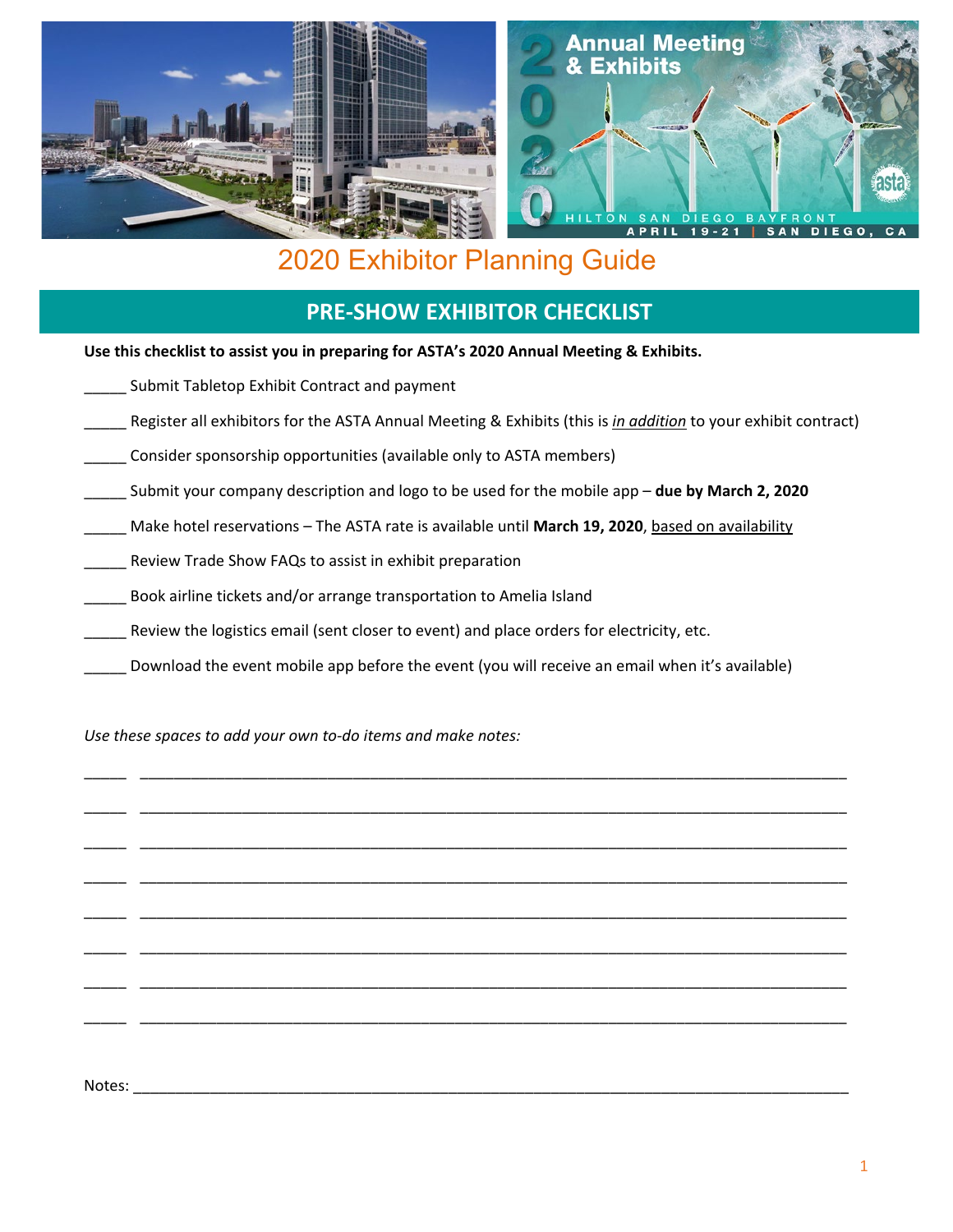# 2020 Exhibitor Planning Guide

# **FREQUENTLY ASKED QUESTIONS**

*What are the dates for the 2020 ASTA Annual Meeting & Exhibits?* April 19-21, 2020.

## *Where is the 2020 ASTA Annual Meeting & Exhibits being held?*

The ASTA 2020 Annual Meeting & Exhibits will be held at the Omni Amelia Island Plantation Resort. All event activities will take place at the hotel.

### *When is setup and breakdown?*

| Setup Hours:     | Sunday, April 19  | $12:00 \text{pm} - 5:00 \text{pm}$ |
|------------------|-------------------|------------------------------------|
| Breakdown Hours: | Tuesday, April 21 | $11:00am - 1:00pm$                 |

All exhibit setup must be complete by 5:00 pm on Sunday, April 19.

Exhibitors are not permitted to be in the exhibit hall outside of the setup and breakdown hours, other than when the trade show is open. This will be strictly enforced for security purposes.

#### *What are the exhibit hours?*

Exhibits are open during meal functions and breaks during the event. Exhibits should be open and staffed during all scheduled exhibit hours\* as follows:

*Sunday, April 19, 2020* 6:30pm - 8:00pm *Monday, April 20, 2020* 8:00am - 9:00am 10:15am -11:00am 6:00pm - 7:00pm *Tuesday, April 21, 2020* 8:00am - 9:00am 10:15am -11:00am

*\*Exhibit hours are subject to change based on final event schedule.* 

### *What is included with my tabletop exhibit?*

Each tabletop exhibit comes with one 6' x 30" skirted table and two chairs.

### *Are badges included with my tabletop exhibit fee?*

Badges are **not** included in the tabletop exhibit fee. Everyone, including personnel at the tabletop exhibits, must register for the ASTA Annual Meeting & Exhibits and wear their event badge while in attendance. Registration fees are **in addition** to the exhibit fee that is paid.